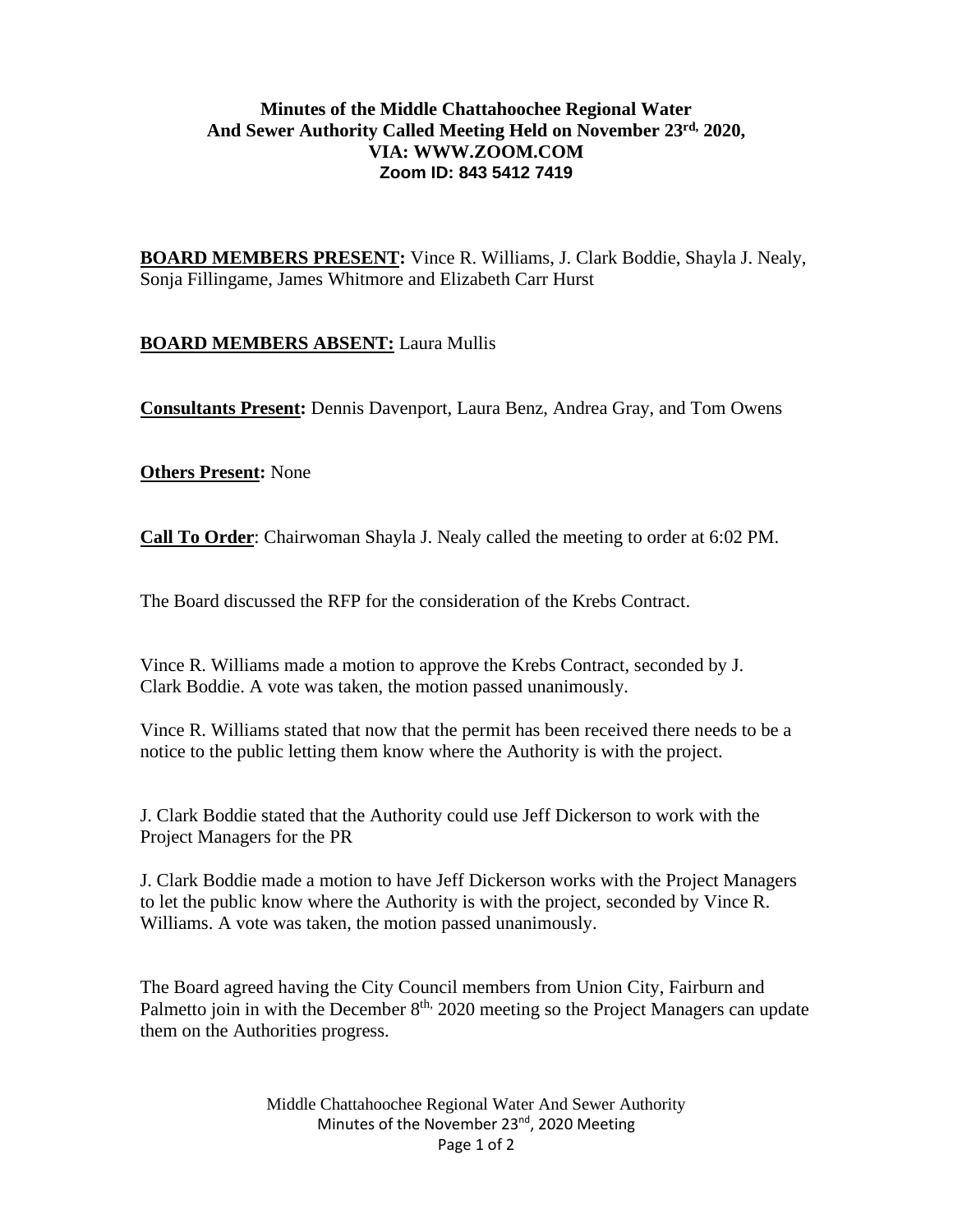Vince R. Williams made a motion to adjourn the meeting, seconded by James Whitmore. A vote was taken, the motion passed unanimously.

The meeting adjourned at 6:20 PM

December 08<sup>th, 2020</sup> Shayla J. Nealy, Chairwoman Date Minutes Approved by Board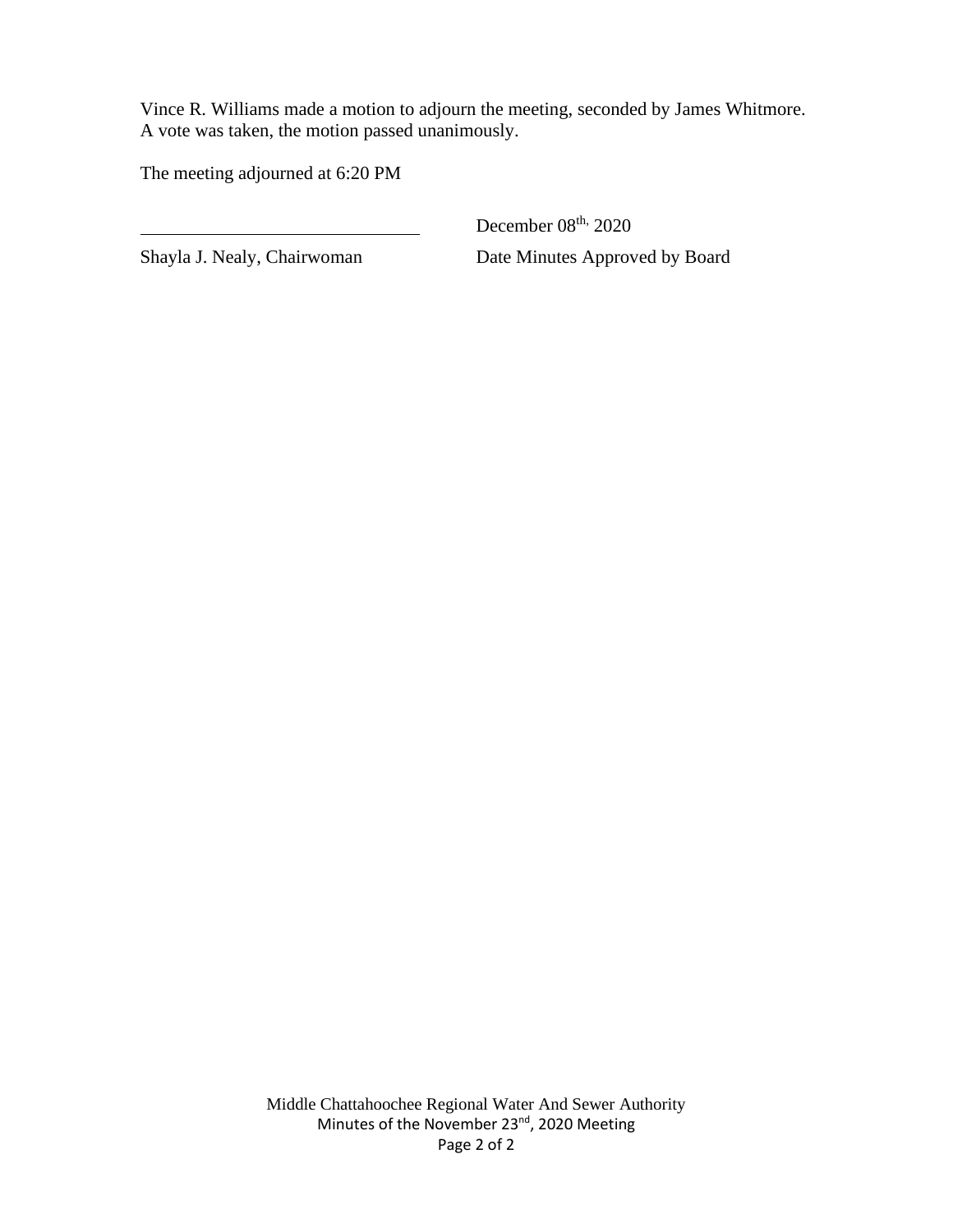## **GENERAL SERVICES AGREEMENT BETWEEN KREBS ENGINEERING, INC. AND**

## **MIDDLE CHATTACHOOCHEE REGIONAL WATER & SEWER AUTHORITY**

This Agreement dated the 23rd day of November, 2020, between Krebs Engineering, Inc. ("Krebs") and Middle Chattahoochee Regional Water & Sewer Authority ("Client").

## **RECITALS**

The Client and Krebs desire to enter into a general agreement for the provision of professional engineering and related services, and establish a framework for Krebs to provide those services.

#### **AGREEMENT**

The Client and Krebs hereby agree this General Services Agreement ("Agreement") establishes the terms, conditions, and arrangements for Krebs to provide professional engineering services.

#### **ARTICLE 1 – TASK ORDERS**

Task Orders will be negotiated and executed between the Client and Krebs. Upon execution, a Task Order and this Agreement will function as a single integrated instrument of understanding between the Client and Krebs. Task Orders will be consecutively numbered and include: (1) a description of the services to be provided, (2) the compensation to be paid, and (3) any modification of the terms of this Agreement which are deemed appropriate for the provision of the services described in the specific Task Order. Such modifications in the Agreement will only apply to the specific Task Order. In the event of conflicts between the terms in a Task Order and this Agreement, the provisions in the Task Order will prevail.

## **ARTICLE 2 – SCOPE OF SERVICES**

#### **Section 2.1 – Specific Services Provided**

Task Orders will include a detailed description of the services and deliverables Krebs will provide to Client.

### **Section 2.2 – Services Not Provided**

Krebs will not provide the services listed below unless specifically included in the Task Order.

#### **2.2.1 – Materials Testing**

Materials Testing services include, but are not limited to: Mill, shop and laboratory testing for metallurgical, chemical, and physical characteristics of materials, coatings, welds, and manufactured/fabricated articles or equipment.

#### **2.2.2 – Miscellaneous Surveys/Assessments/Studies**

Miscellaneous Surveys/Assessments/Studies services include, but are not limited to: Surveys/assessments/studies related to cultural or historical artifacts or remains, endangered animal or vegetative species, wetland delineation or identification, population or economic status, traffic volumes, environmental conditions, or preparation of environmental impact statements.

Middle Chattahoochee Regional Water & Sewer Authority GSA Contract Page 1 of 7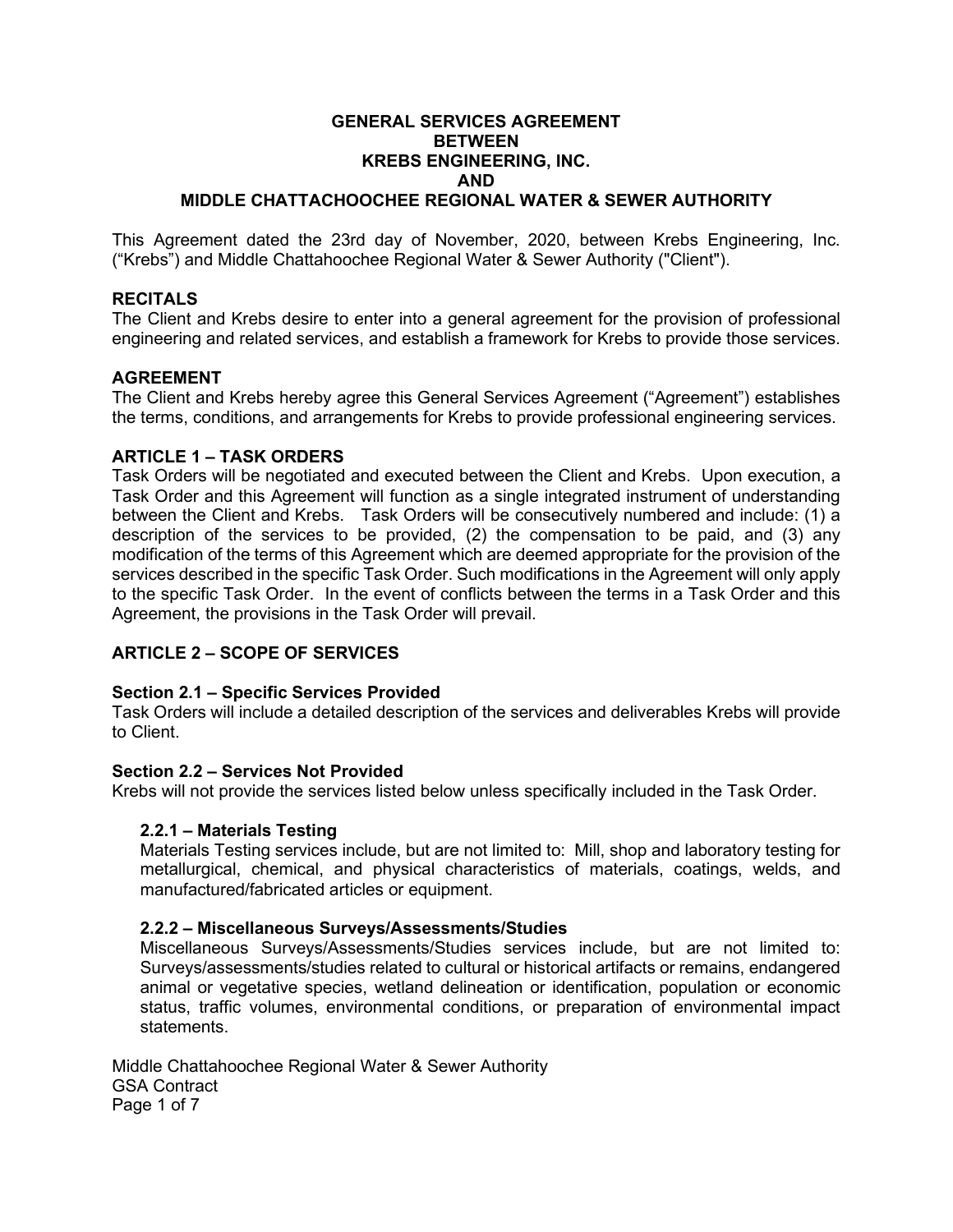## **2.2.3 – Geotechnical Investigations**

Geotechnical investigations include, but are not limited to: Soils or rock sampling and borings, geological or geotechnical studies, laboratory tests or analyses concerning soils or geotechnical conditions, and establishing acceptable soil bearing pressures.

## **2.2.4 – Property Surveying**

Property surveying services include, but are not limited to: Property records research, easement records research, title records research, field surveys of property/boundary lines, field surveys of existing or proposed easements, preparation of property or easement plats, and preparation of property or easement descriptions. Property surveying services do not include topographic surveys necessary for engineering studies, engineering designs, and preparation of plans and specifications of improvements which are part of the scope of services.

## **2.2.5 – Litigation Services**

Litigation services include, but are not limited to: Preparation for or appearances before courts or boards on litigation related to the work, except when related to negligent errors and/or omissions by Krebs.

## **ARTICLE 3 - BASIS OF COMPENSATION**

Compensation paid to Krebs by the Client for services rendered will be as described in each Task Order and will be determined using lump sum basis and/or time charge basis as described below.

#### **Section 3.1 – Lump Sum Basis**

Lump sum based compensation will be a fixed fee which includes labor costs, overhead costs, direct job expenses, subconsultant expenses, and profit.

#### **Section 3.2 – Time Charge Basis**

Time charge based compensation will be computed using the Krebs Standard Hourly Billing Rates/Charges (Hourly Rate) in effect at the time services are rendered plus direct job expenses and subconsultant expenses.

#### **Section 3.3 – Direct Job Expenses**

Direct job expenses are expenses accrued by Krebs during performance of the services, other than expenses related to wages. Direct job expenses may include, but not be limited to, travel and subsistence allowances paid to Krebs employees, costs for document reproduction, municipal and county recording fees, and mailing and shipping costs. Direct job expense items will be billed at cost plus 15 percent (1.15 multiplier).

#### **Section 3.4 – Subconsultant Expenses**

Subconsultant expenses are fees paid to professionals and specialized firms that provide assistance required by Krebs for the completion of the services. Subconsultant expenses will be billed at cost plus 15 percent (1.15 multiplier).

Middle Chattahoochee Regional Water & Sewer Authority GSA Contract Page 2 of 7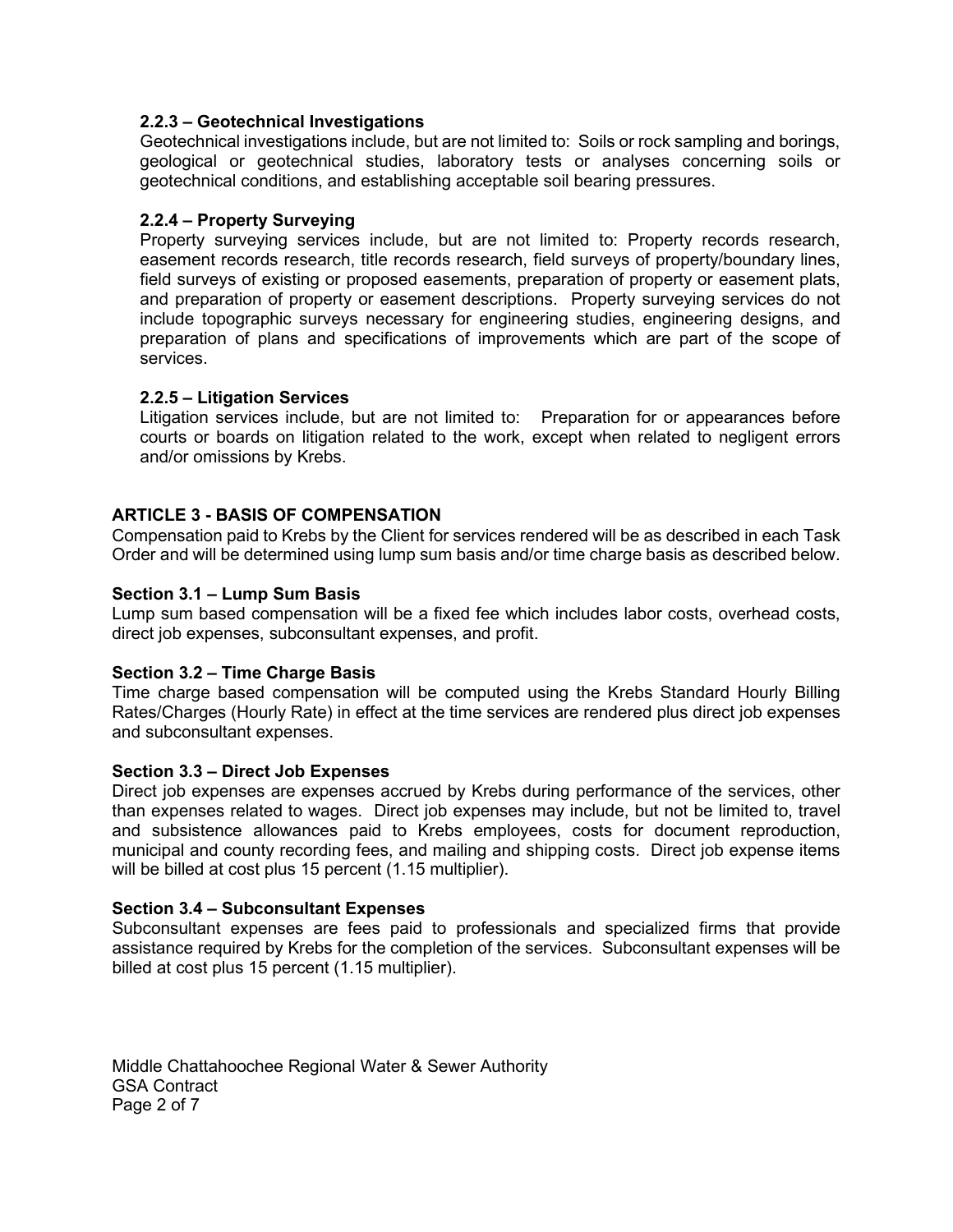## **Section 3.5 - Payment for Services**

Krebs will periodically furnish the Client invoices which will include an itemized statement of costs and charges for completed portions of the scope of services. The Client will review and approve invoices at its regularly scheduled meetings held the second Tuesday of each month. For invoices to be considered at a regular meeting, they must be submitted to the Client on the first day of the month in which the meeting will be held. Client will remit payment to Krebs within thirty (30) days of approval of invoice.

## **ARTICLE 4 – GENERAL TERMS AND CONDITIONS**

#### **Section 4.1 - Designated Representatives**

The Client and Krebs will respectively designate in each Task Order a person to act as the designated representative of the Client and Krebs in matters relating to the performance of professional services under the respective Task Orders.

#### **Section 4.2 –Client Responsibilities**

#### **4.2.1 – Access**

The Client will arrange for and make all provisions necessary for Krebs' access to and entrance upon all public and private property as may be required to enable Krebs to perform the scope of services.

#### **4.2.2 – Permit/Review Fees**

The Client will pay all permit and review fees required by agencies which have jurisdiction concerning the work related to Krebs' scope of services.

#### **4.2.3 – Advertisement Costs**

The Client will pay all costs associated with placing "Advertisements for Bids" or other required notices in newspapers, construction journals, or other media outlets.

#### **4.2.4 – Materials/Product Tests**

The Client will pay all costs associated with tests of the components of its facilities as may be reasonably required for Krebs to perform the scope of services.

#### **4.2.5 – Provide Information**

The Client will provide to Krebs all information in its possession that may be related to the scope of services.

#### **Section 4.3 – Insurance**

Krebs will maintain insurance coverage for Workman's Compensation, General Comprehensive Liability, Automobile Liability, and Professional Liability, with the following minimum amounts:

- Workers' Compensation: The Firm shall be required at all times during the term of this agreement to subscribe and comply with the Workers' Compensation laws of the State of Georgia and to save WASA harmless from any and all liability from or under said act.
- Commercial General Liability
	- o Each Occurrence: \$1 million

Middle Chattahoochee Regional Water & Sewer Authority GSA Contract Page 3 of 7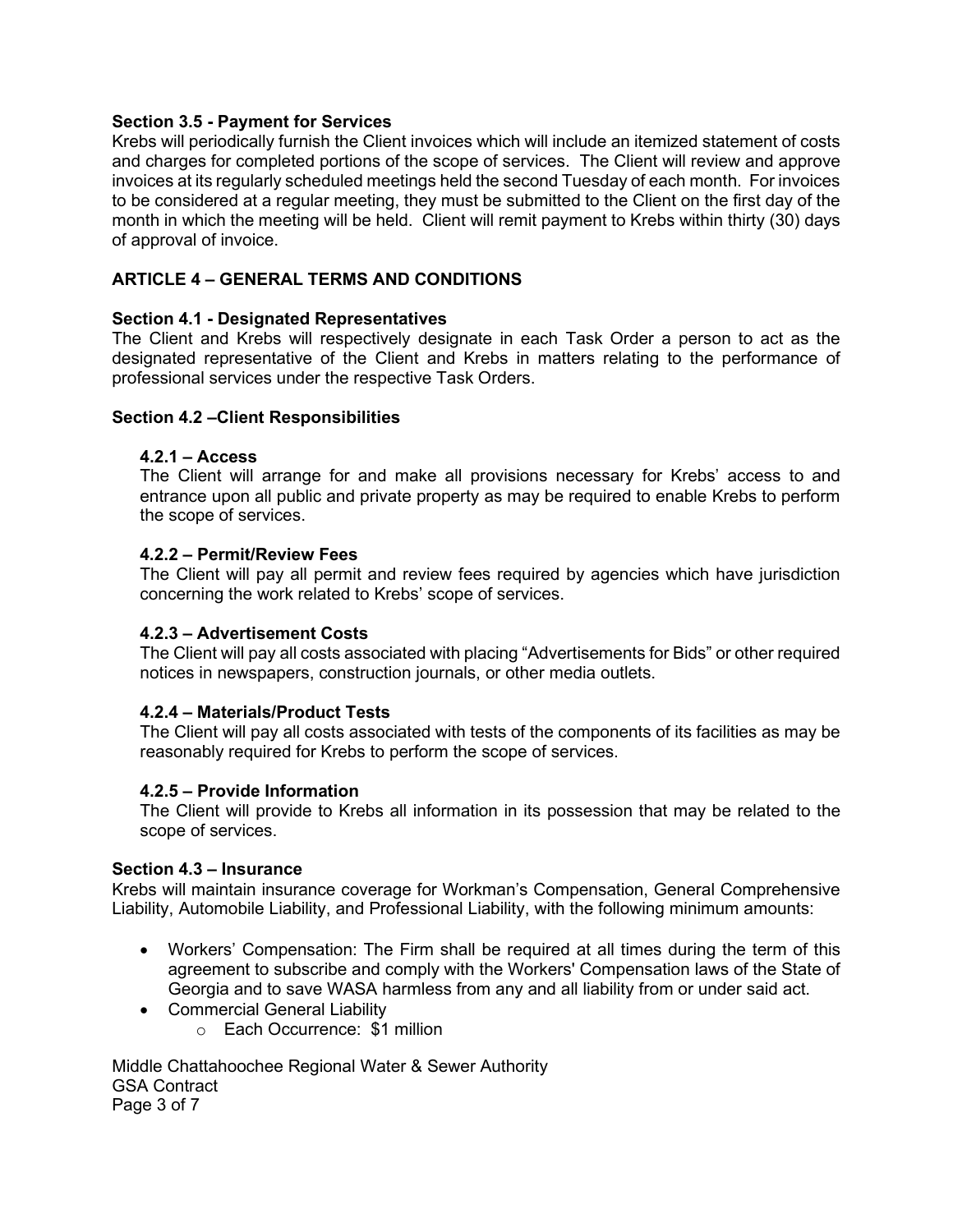- o Personal and Advertising Injury Limit: \$1 million
- o General Aggregate Limit: \$2 million
- o Products/completed Operations Aggregate Limit: \$2 million
- Automobile Liability: Combined Single Limit of \$1 million
- Professional Liability: \$2 million

When requested, Krebs will furnish a copy of the certification of coverage.

## **Section 4.4 – Indemnification**

Krebs shall indemnify and hold the Client harmless from any claims or damages resulting from negligent acts, errors, omissions, or breach of duty by Krebs in the performance of the scope of services.

## **Section 4.5 - Subconsultants/Assistants**

Krebs has the right to contract subconsultants or assistants deemed by Krebs to be proper in the performance of the scope of services, and the services of said subconsultants or assistants are to be paid for by Krebs.

## **Section 4.6 – Applicable Laws**

Krebs will not discriminate against any employee or applicant for employment because of race, religion, color, sex or national origin, except where religion, sex or national origin is a bona fide occupational qualification reasonably necessary to the normal operation of Krebs. Krebs hereby agrees to post in conspicuous places, available to employees and applicants for employment, notices setting forth the provisions of this nondiscrimination clause.

## **Section 4.7 – Legal Services**

The Client agrees to furnish legal services required in connection with the work which is the subject of this agreement as it represents the interest of the Client. Krebs will provide legal services in connection with the work which is the subject of this agreement as it represents the interest of Krebs.

#### **Section 4.8 – Safety**

Krebs will not act as safety engineers for the Client, nor will they be responsible for establishing safety practices or prescribing safety measures for the Client's contractors. The presence of Krebs' personnel at the site of the work does not imply approval or acceptance of the Contractor's means or methods of construction or the Contractor's safety practices.

## **Section 4.9 - Record Drawings**

Record Drawings of constructed work will consist of revisions to design drawings, and will have been prepared based upon information compiled from Krebs' records of the work, the Client's records of the work, and information provided by the Contractor. Record Drawings are intended to be reference material for the Client's own purposes. Record Drawings are not represented as exact documentation of every detail of the constructed work, but rather they will be the result of Krebs' concerted efforts to compile and incorporate information about the completed work which Krebs had in its possession at the time the Record Drawings were prepared. Krebs will prepare Record Drawings when included in the scope of services of a Task Order.

Middle Chattahoochee Regional Water & Sewer Authority GSA Contract Page 4 of 7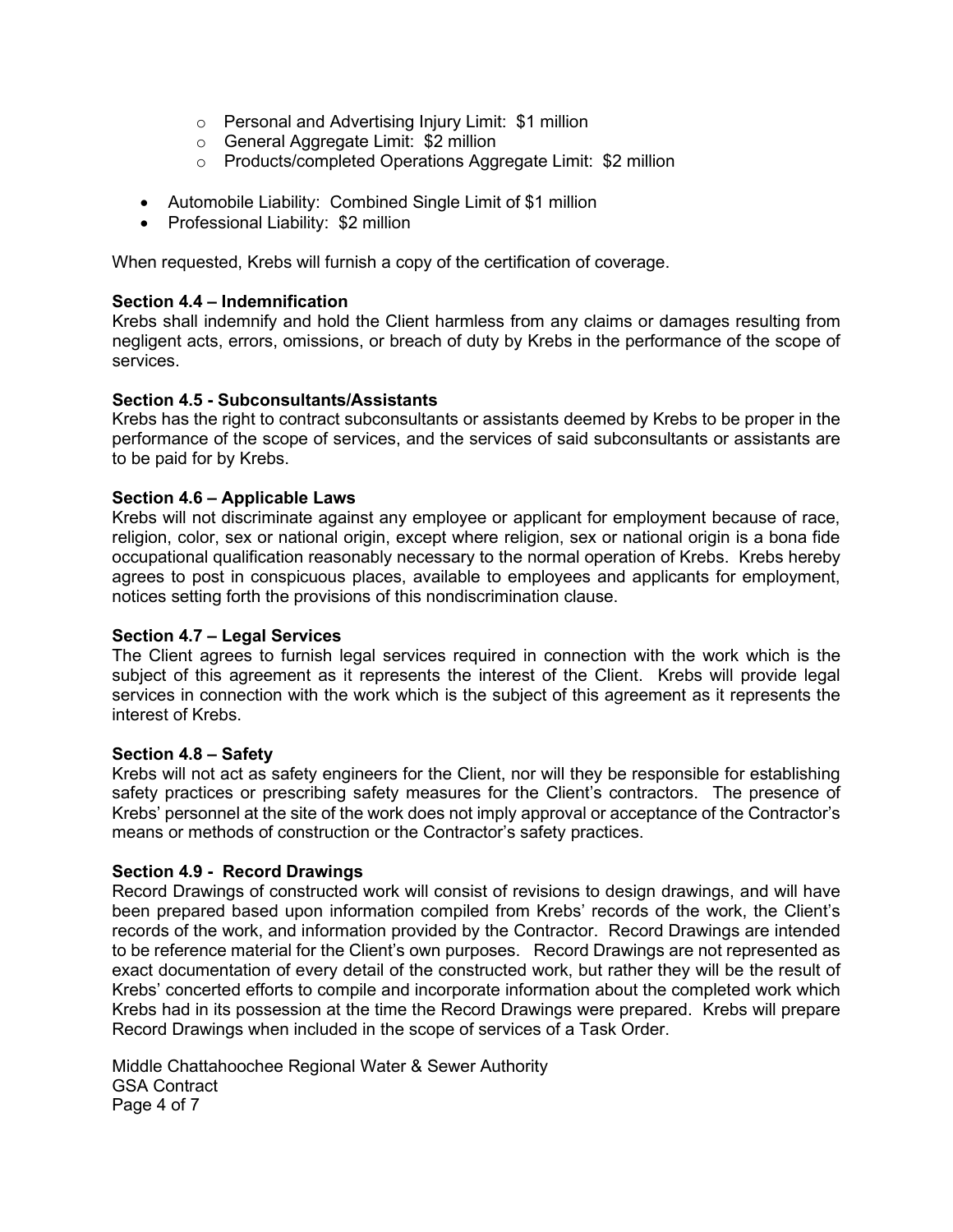## **Section 4.10 – Changes in Completed Work**

Should the Client direct Krebs to make changes to the work product which both the Client and Krebs agree had been substantially completed, or if the Client orders redesign or modification of plans, specifications, or permits which have been approved by jurisdictional agencies, the effort expended and costs incurred by Krebs to comply with the Client's directives will be considered to have resulted from changes in completed work. If such changes in completed work occur, the Client and Krebs will negotiate an equitable adjustment in: (1) the project schedule, (2) the fees paid to Krebs, and (3) the reimbursement of direct costs incurred by Krebs, attributable to said changes.

## **Section 4.11 – Changes in Scope of Services**

The Client may direct Krebs to increase or decrease the scope of services included in this Agreement or any subsequent Task Order. When such change in the scope of services is directed, the Client and Krebs will negotiate an equitable adjustment in: (1) the project schedule, (2) the fees paid to Krebs, and (3) the reimbursement of direct costs incurred by Krebs, attributable to the said change in the scope of services.

## **Section 4.12 – Ownership/Use of Documents**

All reports, plans, specifications or other deliverables prepared by Krebs and provided to the Client in connection with providing the scope of services will be produced specifically for use in fulfilling the terms of the scope of services. Reports or other memoranda will be for reporting information to the Client as described in the scope of services, and/or plans and specifications will be for the construction of improvements by the Client as described in the scope of services. Payment of fees by the Client to Krebs entitles the Client to use said documents as its property for the documentation of information and/or construction of facilities which are the subject of the scope of services. The Client hereby agrees that the documents will be used for no purpose other than as stated herein above, and Krebs will not be held responsible for claims or damages resulting from any unauthorized use of the documents.

#### **Section 4.13 - Termination**

The Client or Krebs shall have the right to terminate this Agreement and/or any subsequent Task Order regardless of cause provided: (1) written notice of decision to terminate is delivered to the other party by certified mail, and (2) not less than ten (10) days is allowed for consultation between the Client and Krebs before the termination becomes effective.

If termination is effected for convenience by either party, Krebs will provide to the Client all data, drawings, specifications, reports, estimates, summaries and such other information and materials accumulated by Krebs in the performance of services and the Client will pay Krebs for all services completed and expenses incurred or accrued through the date the notice of intent to terminate is delivered. Such payment to Krebs shall be an equitable adjustment of the fee described in this Agreement and/or subsequent Task Orders based upon the services completed but no amount will be allowed for anticipated profit on unperformed services.

If termination is effected by the Client due to failure by Krebs to fulfill its obligations under this Agreement and/or subsequent Task Orders through, the adjustment in fee may be further adjusted to the extent of any additional costs occasioned to the Client by reason of Krebs' default.

Middle Chattahoochee Regional Water & Sewer Authority GSA Contract Page 5 of 7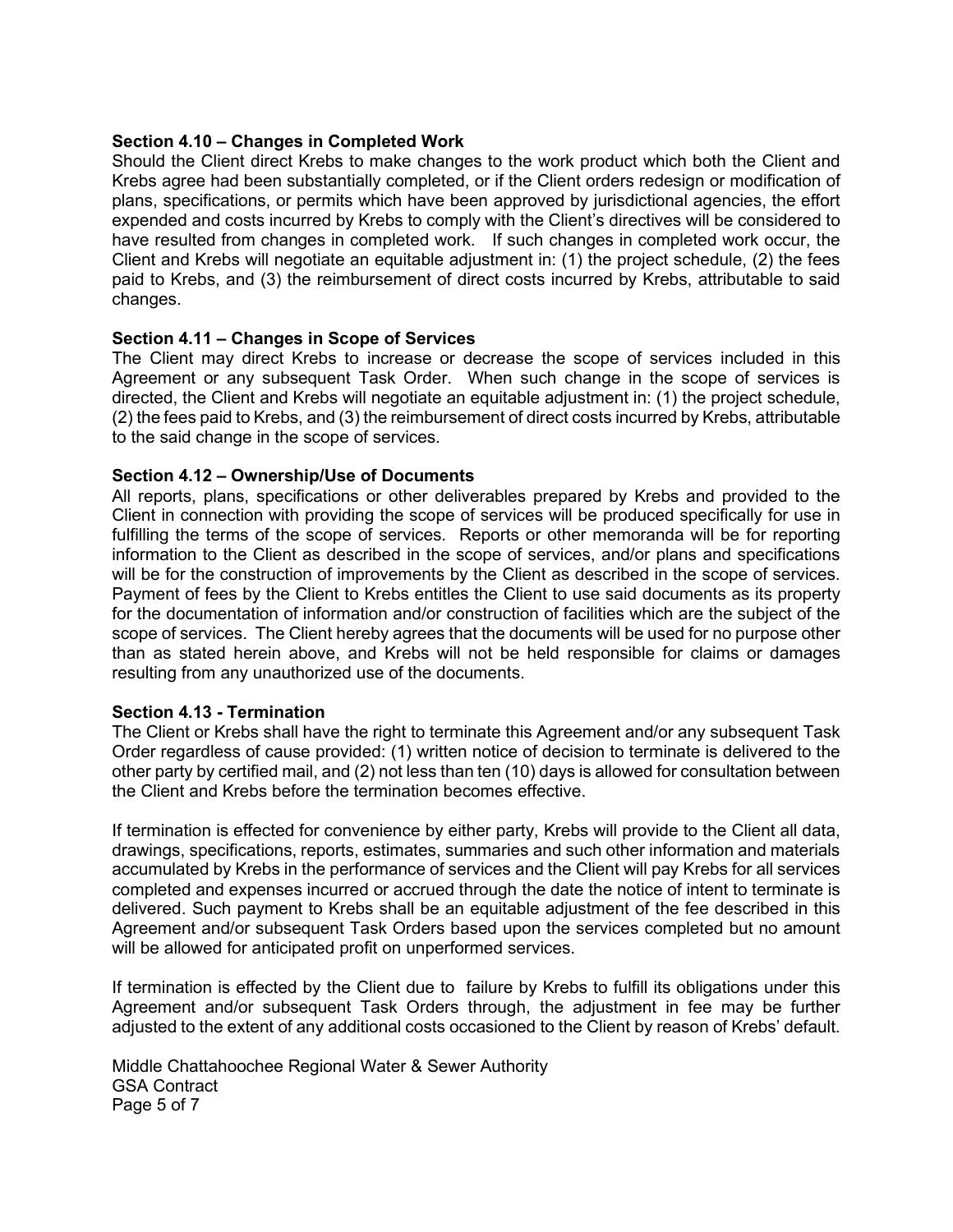If after termination it is determined Krebs had not so failed, the Client will pay to Krebs the additional costs previously withheld as being attributable to Krebs' alleged default.

The Client may take over the work and prosecute the same to completion by agreement with another party or otherwise. Any work taken over by the Client will be completed at the Client's risk, and the Client will hold Krebs harmless from all claims and damages arising out of improper use of Krebs' work.

Client's election to terminate or take over the work shall be without prejudice to any of Client's rights or remedies by law.

#### **Section 4.14 – Severability**

If any judicial proceeding declares a provision of this Agreement to be invalid, illegal, or unenforceable, the remainder of the Agreement will continue to be binding upon the Client and Krebs.

## **Section 4.15 – Agreement and Amendments**

This Agreement and any subsequent Task Orders constitute the entire agreement between the Client and Krebs and supersede all prior written or oral understandings. This Agreement and any subsequent Task Orders may only be amended, supplemented, modified, or canceled by written instrument mutually agreed upon and executed between the Client and Krebs.

## **Section 4.16 – Non-Assignment**

Assignment of this Agreement and any subsequent Task Orders shall not be authorized without prior written consent of Client.

#### **Section 4.17 - Force Majeure:**

Neither party shall be deemed to be in breach of the contract to the extent that performance of its obligations is delayed, restricted, or prevented by reason of any act of God, natural disaster, act of government, or any other act or condition beyond the reasonable control of the party in question.

#### **Section 4.18 - Governing Law:**

This agreement shall be governed in accordance with the laws of the State of Georgia. The parties agree to submit to the jurisdiction in Georgia, and further agree that any cause of action arising under this agreement shall be required to be brought in a court of competent jurisdiction in Fulton County, Georgia.

#### **EXECUTION**

The Client and Krebs have caused their respective duly authorized representatives to execute and attest this Agreement effective on the date first written above.

[Signatures on following Page]

Middle Chattahoochee Regional Water & Sewer Authority GSA Contract Page 6 of 7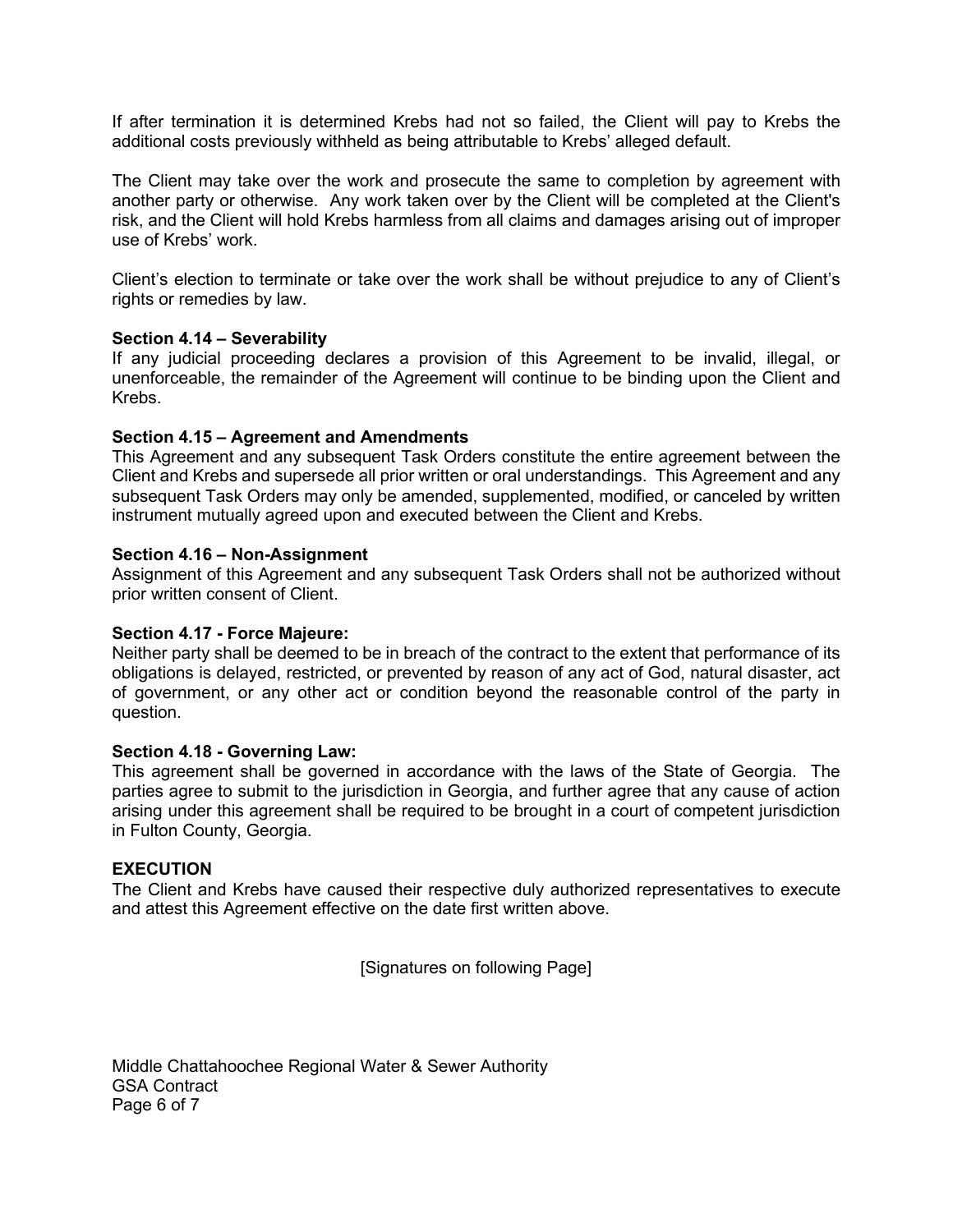| <b>CLIENT</b><br>Middle Chattahoochee Regional Water &<br><b>Sewer Authority</b><br>BY: | <b>ATTESTED</b><br>BY: |
|-----------------------------------------------------------------------------------------|------------------------|
| Shayla Nealy, Chairperson                                                               |                        |
| <b>KREBS ENGINEERING, INC.</b><br>BY:                                                   | ATTESTED<br>BY:        |

Mark A. Smith, P.E.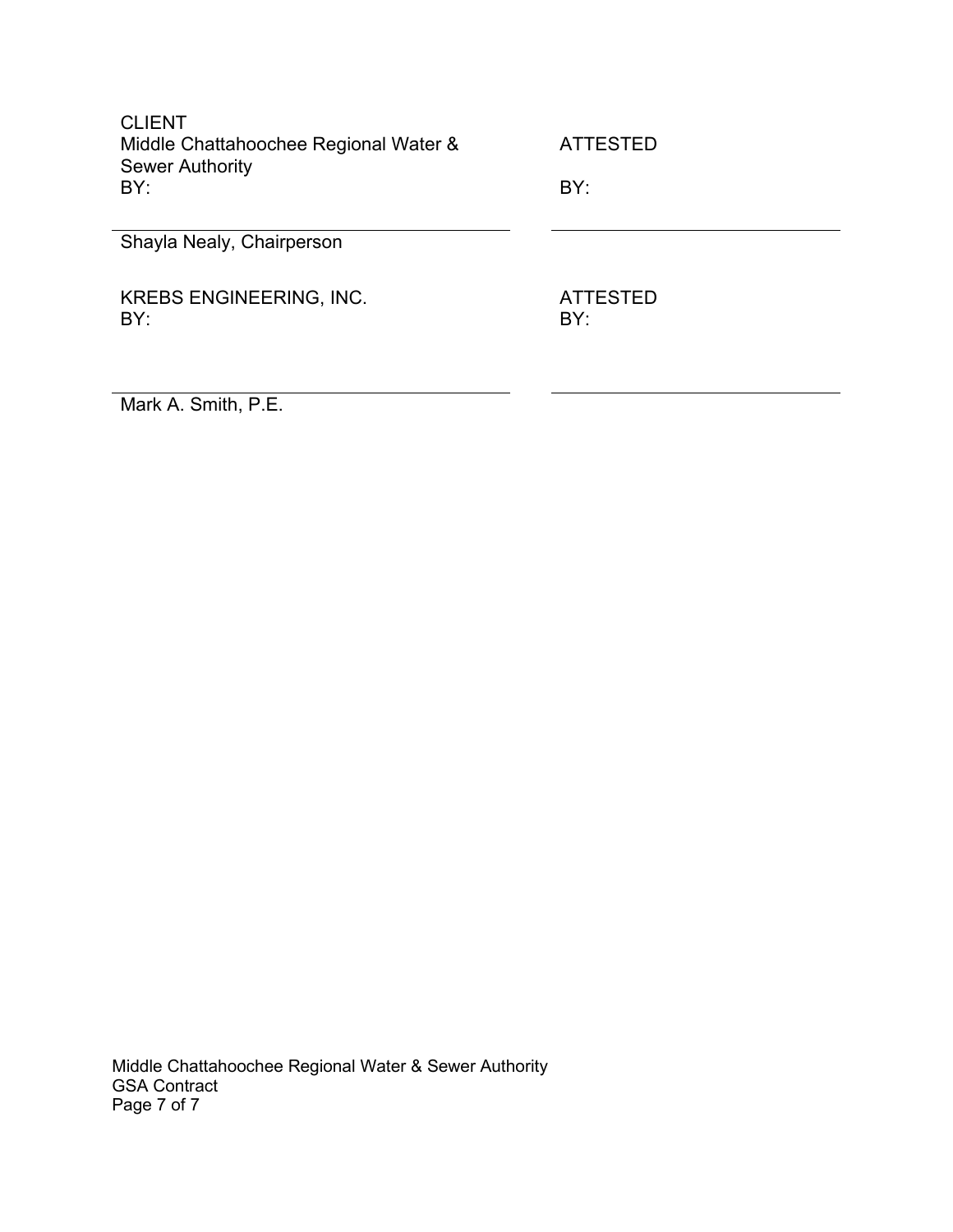## **Middle Chattahoochee Regional Water & Sewer Authority**

## **Task Order No. 20058 Dated the 23rd day of November 2020**

## **Preliminary Engineering for Water System Improvements**

This Task Order shall become part of the General Services Agreement between the **Middle Chattahoochee Regional Water & Sewer Authority** ("Client") and Krebs Engineering, Inc. ("Krebs") dated November 23, 2020.

## **SECTION 1 - PROJECT DESCRIPTION**

The Client will construct, own and operate a new wholesale water system that will include a phased raw water withdrawal, treatment and distribution system to connect with the existing infrastructure of its three member cities, Fairburn, Palmetto and Union City. These improvements will include:

- 1. Raw Water Intake and Pump Station on the Chattahoochee River
- 2. Water Treatment Facility Phase I capacity of 6 million gallons per day (MGD) with later phase for build-out of 13.25 MGD.
- 3. Distribution System to member cities and water tank storage

The Client received a need letter from Georgia EPD of 13.25 MGD for its 50 year needs. On July 27, 2020 Georgia EPD issued a water withdrawal permit from the Chattahoochee River for an annual average of 7.12 MGD to meet the Client's 10 year needs. Preliminary engineering work to site the general locations of the infrastructure was completed during the permitting process.

The purpose of the Preliminary Engineering work in this Task Order is to develop a conceptual design layout and associated refined project schedule and budget.

## **SECTION 2 - SCOPE OF SERVICES**

The scope of services to be provided by Krebs shall incorporate hereto the Krebs October 7, 2020 response to the Client's RFP dated September 8, 2020 which shall include but not be exclusive to the following items:

#### **Section 2.1 - Preliminary Engineering Services**

- 1. Develop sizing and a conceptual layout of all infrastructure including:
	- Raw water intake and pumping station on the Chattahoochee River sufficient to withdraw the permitted limits.
	- Water treatment plant facilities with an initial treatment capacity of 6 MGD.
	- Finished water transmission mains from the water treatment plant to one connection point with each of the member cities. This will include:
		- o Preliminary route investigations and route confirmation.
		- $\circ$  Project route maps from GIS data and other publicly available information for use in project planning.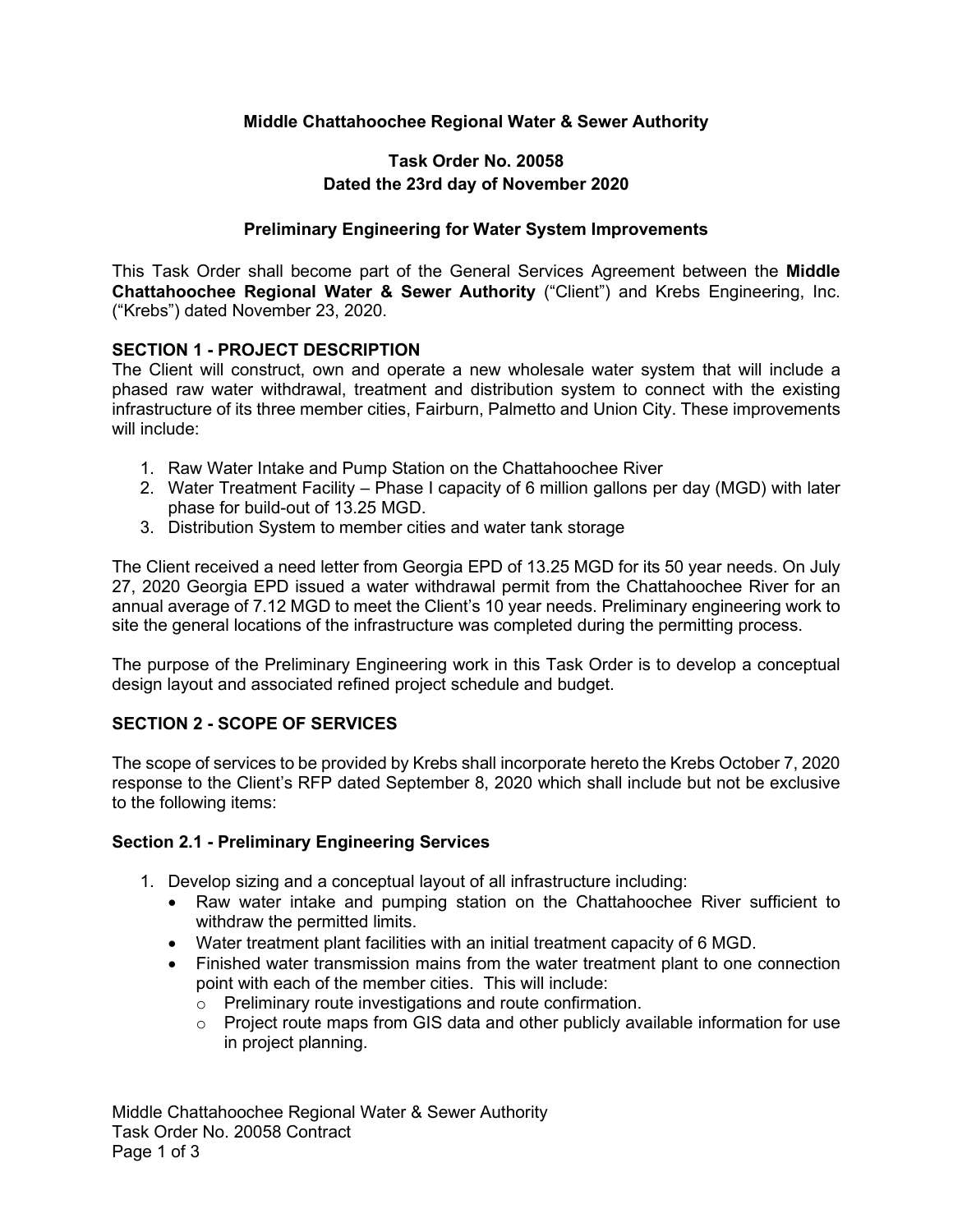- $\circ$  Preliminary investigation to confirm the route and which side of the road is proposed for the new waterline.
- Provide preliminary siting location for water storage tank.
- 2. Develop a cost estimate to design and construct the above-listed infrastructure and estimates for the cost of operation and maintenance of the project
- 3. Develop a design/construction schedule to design, acquire property, and construct the above-listed infrastructure.
- 4. Develop an assessment of water system staffing and operational needs.
- 5. Develop a Preliminary Engineering Report to summarize items 1-4 above and to include the results of the field reconnaissance and other preliminary considerations, and a conceptual route recommendation for review and approval by the Client.
- 6. Attend a meeting with the Client to review the Preliminary Engineering Report.
- 7. Develop 30% design drawings for permitting and construction of the proposed system in accordance with State of Georgia standards and requirements, as described under Item 2.2 (Deliverables) below.
- 8. Develop 30% specifications for permitting and construction of the proposed system in accordance with State of Georgia standards and requirements.

# **Section 2.2 - Deliverables**

- 1. Preliminary Engineering Report
- 2. 30% Design Drawings Krebs will provide 30% design drawings that include the following:
	- Site plans and conceptual plan/section drawings for raw water intake, pump station, and water treatment facilities
	- Architectural Design Concept Conceptual floor plan for water treatment facility, admin/lab building, and a rendering of the new building (front elevation view).
	- Piping routes/maps (plan view, using available GIS data) with easement requirements.
	- Water storage tank site plan and elevation/section view (conceptual).
	- Standard construction details.
- 3. 30% Specifications.

# **SECTION 3 - COMPENSATION**

Compensation paid to Krebs for completing the scope of services included in this Task Order will be the as follows:

# **Section 3.1 - Lump Sum Fee**

A lump sum fee of One Hundred and Ninety-Six Thousand dollars (\$196,000) will be paid to Krebs as compensation for Preliminary Engineering Services described in Sections 2.1 and 2.2.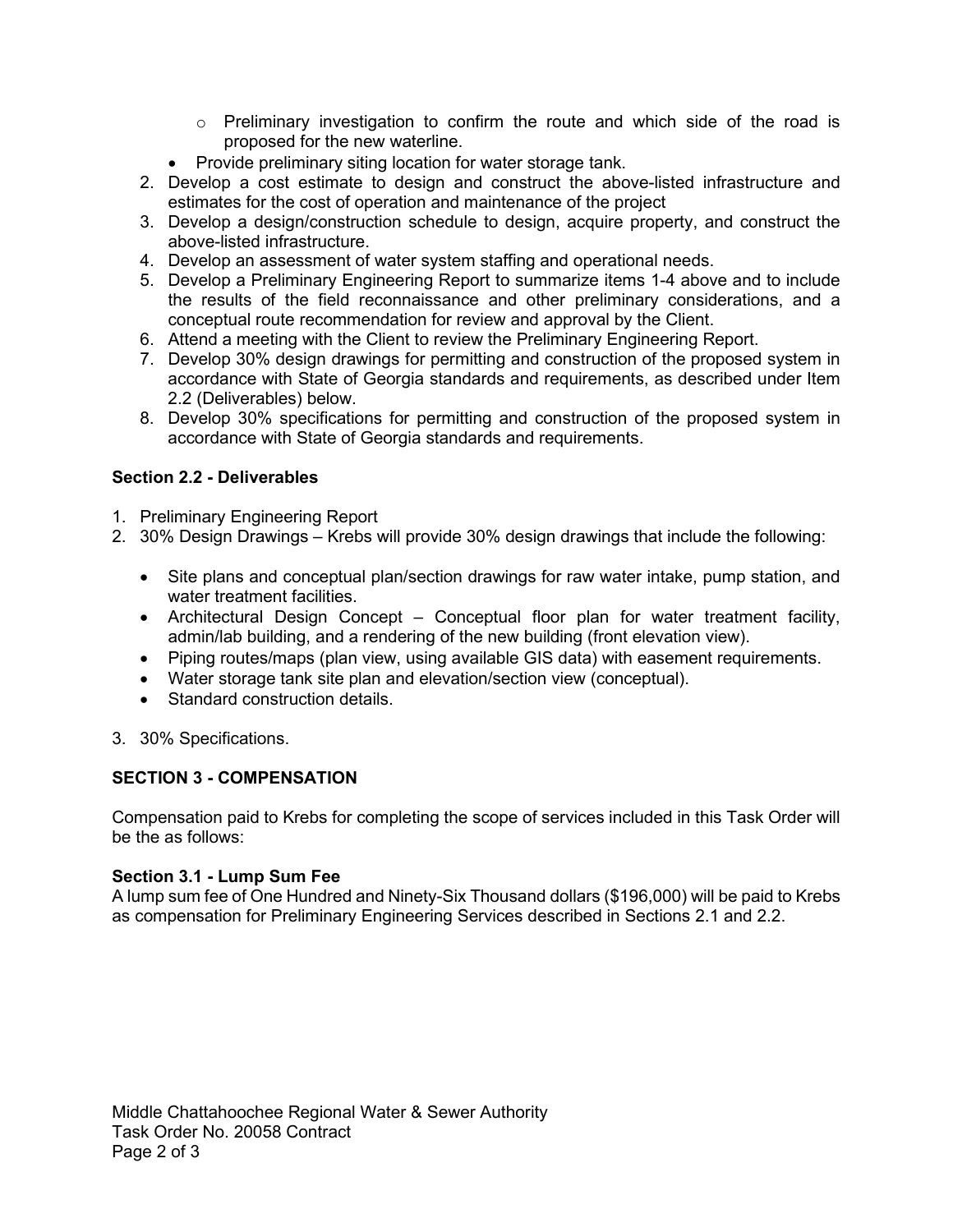## **SECTION 4 - DESIGNATED REPRESENTATIVES**

## **Section 4.1 - Client Representative**

### **Section 4.2 - Krebs Representative**

Mark A. Smith, P.E. 2100 River Haven Drive, Suite 100 Birmingham, AL 35244 Office: 205-987-7411 Cell: 205-612-1078 Email: mark.smith@krebseng.com

#### **SECTION 5 - EXECUTION**

This Task Order, including all attachments and addenda, constitutes the entire Task Order between the Client and Krebs, and supersedes all prior written or oral understandings. The Client and Krebs have caused their duly authorized representatives to execute and attest this Task Order effective on the date first written above.

| MIDDLE CHATTAHOOCHEE<br><b>REGIONAL WATER &amp; SEWER</b><br><b>AUTHORITY</b><br>BY: | <b>ATTESTED</b><br>BY: |
|--------------------------------------------------------------------------------------|------------------------|
| Shayla Nealy, Chairperson                                                            |                        |
| <b>KREBS ENGINEERING, INC.</b><br>BY:                                                | <b>ATTESTED</b><br>BY: |

\_\_\_\_\_\_\_\_\_\_\_\_\_\_\_\_\_\_\_\_\_\_\_\_\_\_\_\_\_ \_\_\_\_\_\_\_\_\_\_\_\_\_\_\_\_\_\_\_\_\_\_\_\_\_\_\_\_\_\_\_\_\_\_\_\_\_

Mark A. Smith, P.E. Senior Associate

Middle Chattahoochee Regional Water & Sewer Authority Task Order No. 20058 Contract Page 3 of 3